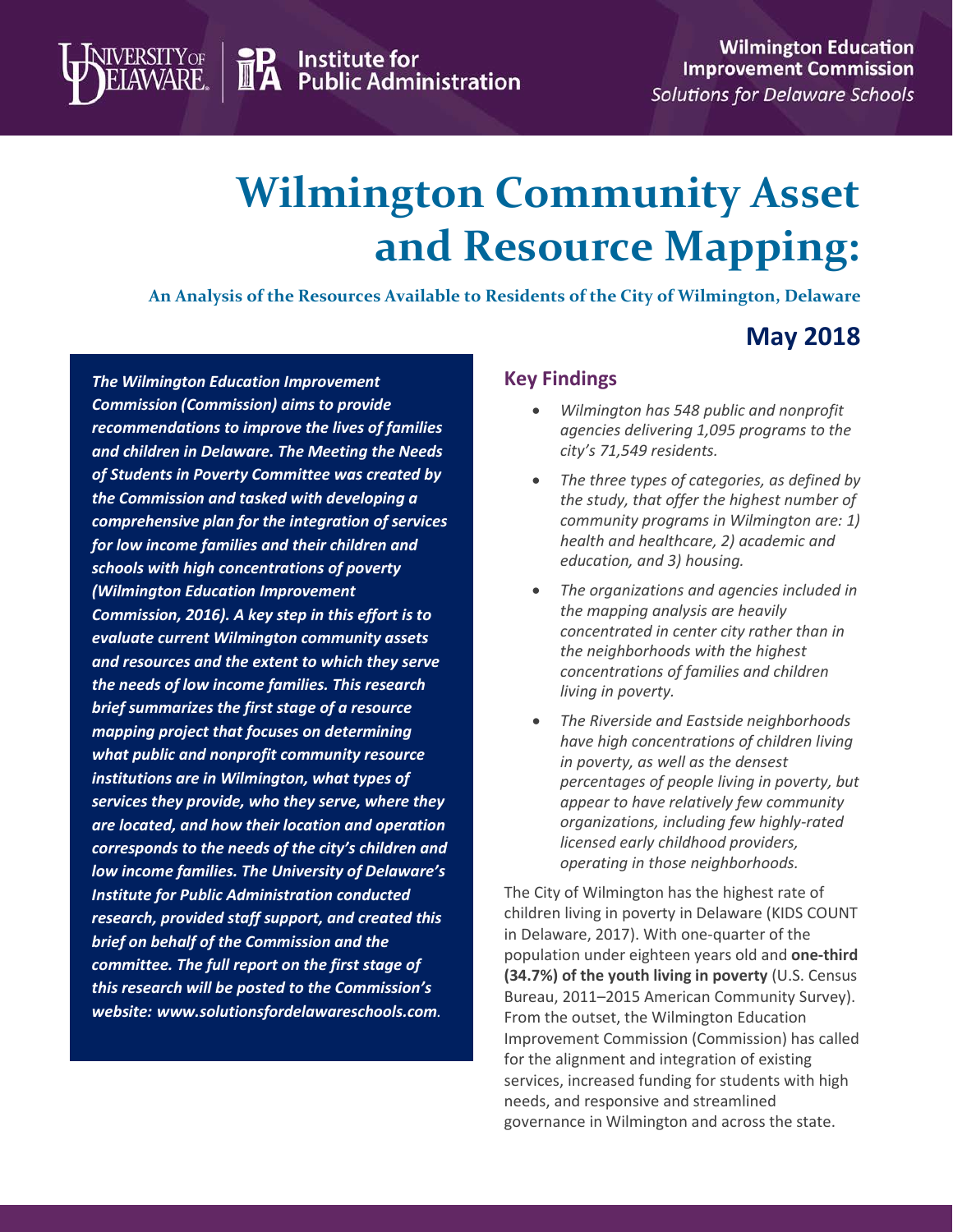If these three areas work in unison, Delaware children and families will benefit and thrive.

This policy brief is based on an asset mapping report that is the first step in creating a comprehensive database that captures information integral to understanding the services available to Wilmington residents as well as aligning and coordinating efforts between stakeholders.

The asset mapping report is an attempt to respond to the Commission's recommendations focusing on what public and nonprofit community resource institutions are located in Wilmington, what types of services they provide, who they serve, where they are located, and how their location and operation corresponds to the needs of the city's children and families, particularly their availability in neighborhoods with high concentrations of poverty.

## **Wilmington Community Assets**

Wilmington, Delaware, is a unique city with its prime location as a Mid-Atlantic hub of commerce and business (The City of Wilmington, 2017). The city of Wilmington is one of the most densely populated areas in Delaware with 71,549 residents in 10.91 square miles of land.

To better understand the resources available to Wilmington children and families, information was collected on community assets and resources through online research and organized into a database. For the purposes of this brief, **an asset is defined as an entity that works to improve the quality of life for children and families** (Carroll, Perez, & Toy, 2004), which includes the following:<sup>[1](#page-1-0)</sup>

- Public entities (e.g., local, state, and federal agencies and service centers)
- Nonprofit entities (e.g., churches, healthcare providers, and advocacy organizations)

A survey was also sent to these organizations to collect more detailed information. Each of the

organization's programs, or assets, were categorized into one of the following categories.

- Academic and Educational
- Early Childhood Education
- Food and Nutrition
- Health and Healthcare
- Housing
- Mental Health
- **Recreational**
- Transportation

The key findings from the organizational analysis and survey are below.

- There are 548 public and nonprofit agencies that run **1,095 programs serving residents in the greater Wilmington area.**
- A majority of programs located in Wilmington focus on the children living in the city, with **one out of every three responding programs reporting that they provide services specifically for children**, or those that are eighteen years or younger.
- Age six and first and second grade are the median age and grade level, respectively, at which individuals are eligible for services. While there are numerous services offered to young children in Wilmington, there are many fewer **services focused on older children, their families, and extended families.**
- Adults are the least represented/served group across all categories of analysis.
- The largest portion of public and nonprofit programs offered in Wilmington are health and healthcare based (25%).
- Approximately 49% of organizations provide services in multiple locations (operates in several locations simultaneously) throughout Wilmington and/or the state of Delaware. While 41% of organizations operate at a single,

likely to target low-income individuals and provide accessible resources in the community. Data on private entities was only used to track early childhood education providers.

 $\overline{a}$ 

<span id="page-1-0"></span><sup>&</sup>lt;sup>1</sup> Private organizations offer assets and programs that can improve quality of life for individuals. Since the study focused on low-income individuals, data collection was focused on public and nonprofit entities because these entities are more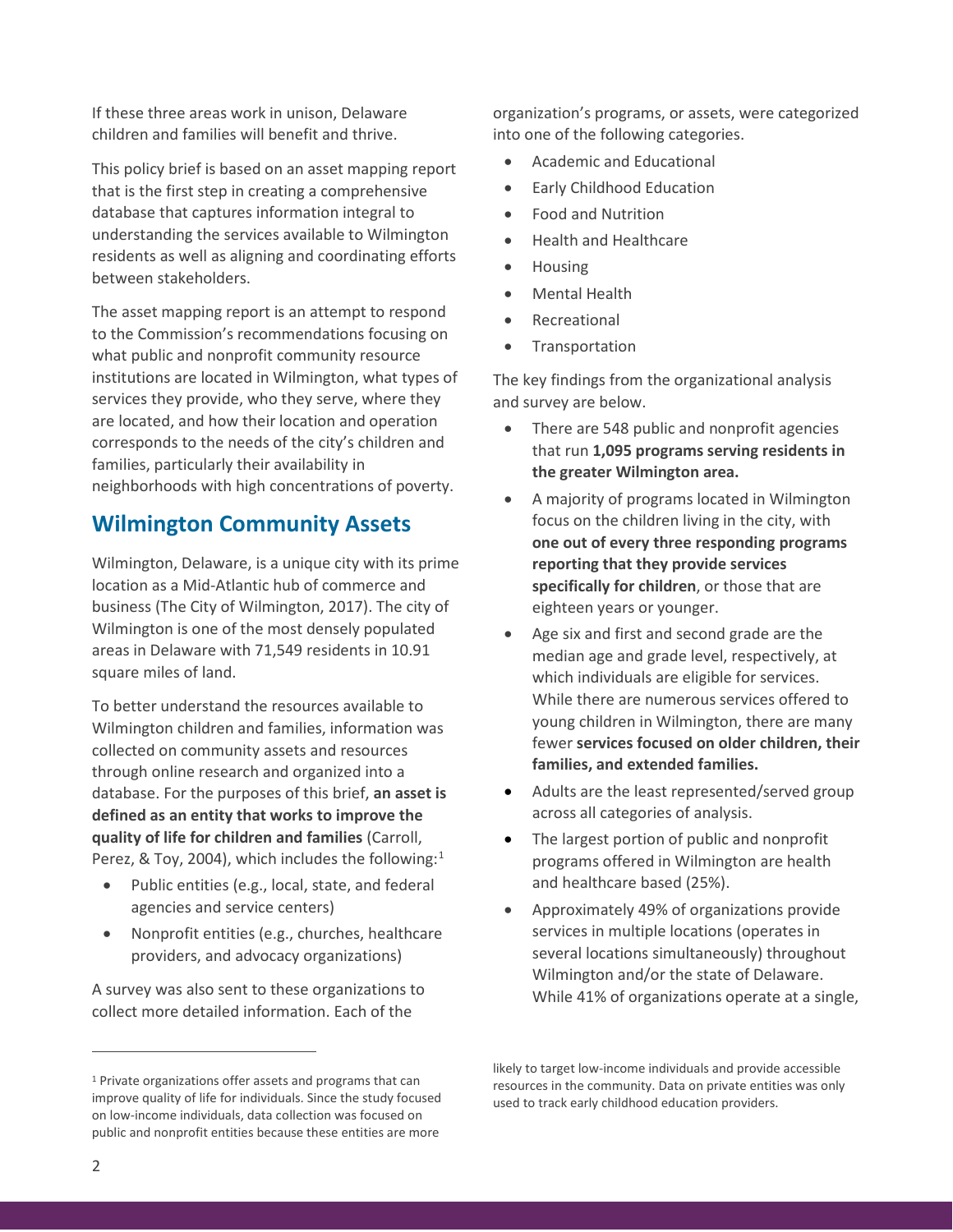stationary site (one unmoved location), the other 10% of organizations operate cycling locations (occasional/frequent changes in location) or were indeterminable.

## **The Location of Wilmington Community Assets**

After determining *what* assets exist in Wilmington, the next step in the research was to analyze the *location* of these community assets. Organizations and agencies that provide services in the city of Wilmington were tracked and mapped based on

their reported main location. Most providers indicate that their services are citywide or statewide. The next step in the asset mapping project will be to audit the actual availability of and access to services in neighborhoods with high concentrations of poverty.

Figure 1, below, is a heat map that demonstrates the density of the locations of organizations identified in the study. The heat map shows that most organizations are located in the center of the city of Wilmington.



#### **Figure 1: Distribution of Community Assets in the City of Wilmington, Delaware**

Heat Map of All Programs, Wilmington, Delaware

Low High

Distribution of programs/services



N Union St

Wilmington Neighborhood Outline West Center City Neighborhood Name

**Street Name** 

February 21, 2018 Map prepared using Online ArcGIS. Source: IPA Comprehensive Database, 2017; and IPA Survey Results, 2017.

Note: This map is provided by the University of Delaware, Institute for Public Administration (IPA) solely for display and reference purposes and is subject to change without notice. No claims, either real or assumed, as to the absolute accuracy or precision of any data contained herein are made by IPA, nor will IPA be held responsible for any use of this document for purposes other than which it was intended.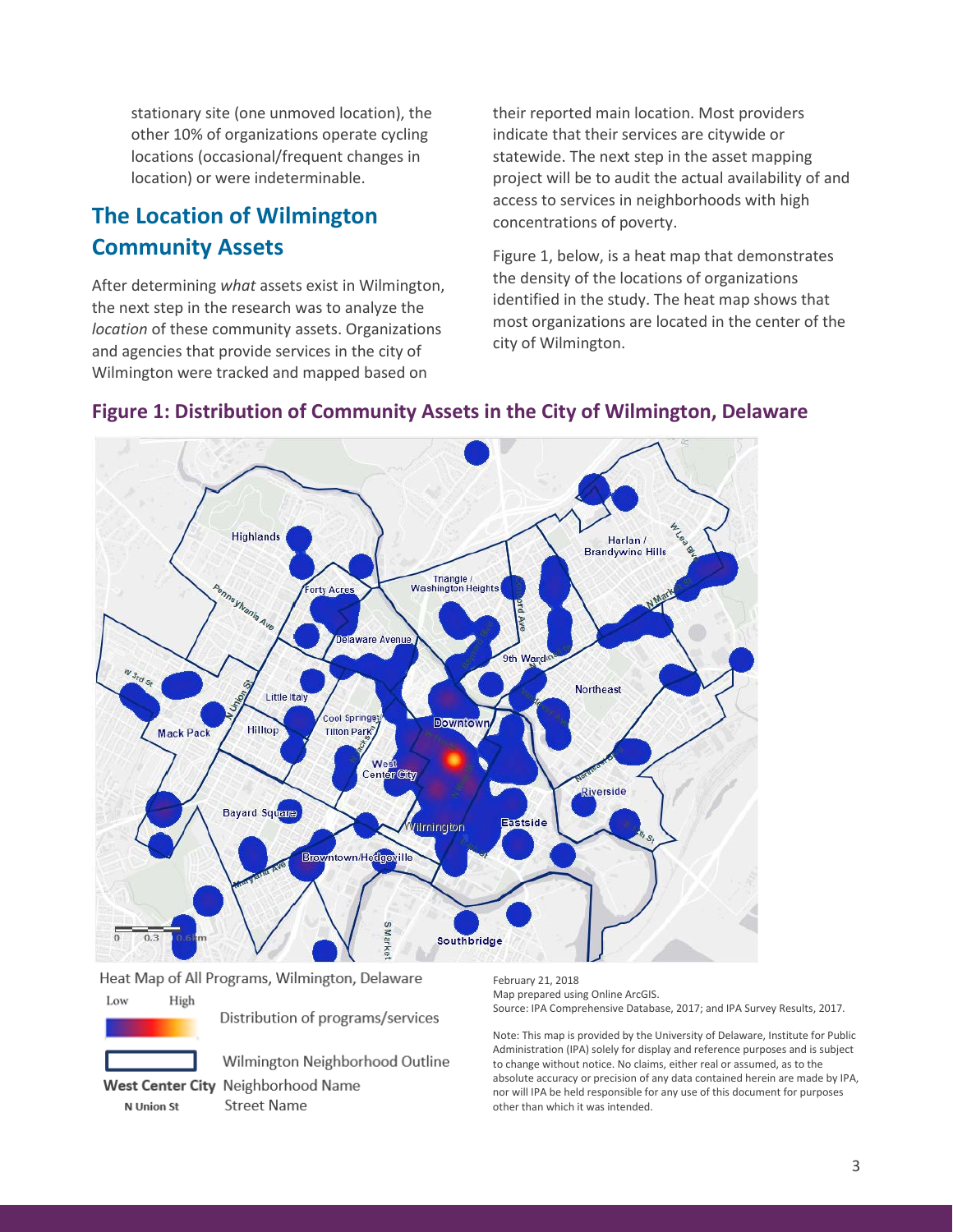## **Community Assets and Child Poverty**

The locational distribution of community assets as reflected by the heat map was then evaluated in relationship to the concentrations of child poverty in Wilmington neighborhoods. Figure 2 below depicts the percent of children living in poverty. The darkest red areas are those with the highest concentrations of child poverty, these correlate to areas where children, parents, siblings, and extended families are struggling most.

## **Figure 2: Percent of Children Living in Poverty by Census Tract in the**



#### **City of Wilmington, Delaware**

| <b>Southbridg</b> |  |
|-------------------|--|

 City of Wilmington Neighborhood Outline **Bouthary Southbryon** Name

**25** Census Tract Number

#### **Percent of Children Living in Poverty**



February 21, 2018 Map prepared using Online ArcGIS. Source: U.S. Census Bureau, 2010 Census; 2009–13 results are from a rolling American Community Survey.

Note: This map is provided by the University of Delaware, Institute for Public Administration (IPA) solely for display and reference purposes and is subject to change without notice. No claims, either real or assumed, as to the absolute accuracy or precision of any data contained herein are made by IPA, nor will IPA be held responsible for any use of this document for purposes other than which it was intended.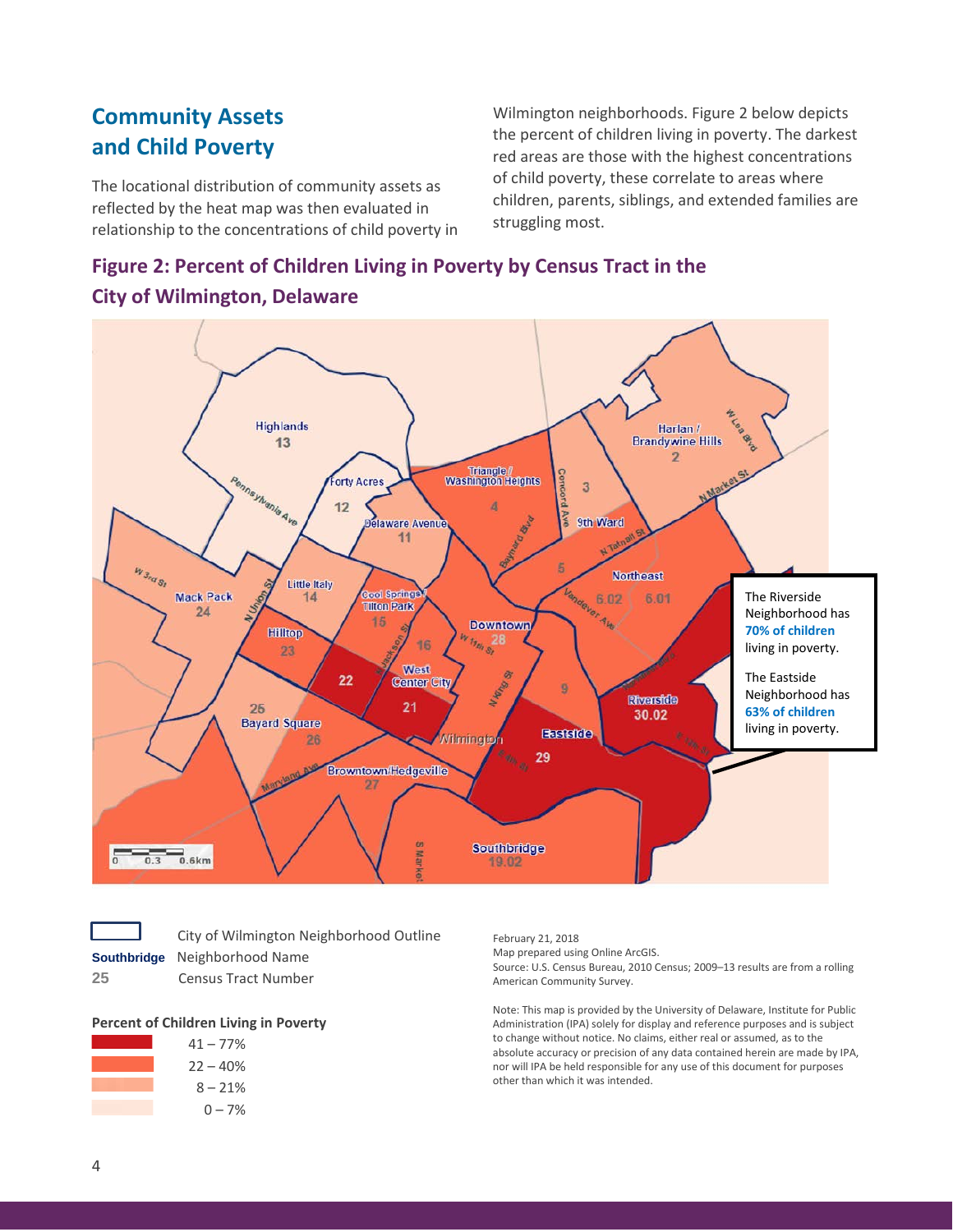As depicted in Figure 2, the concentrations of poverty vary significantly in different parts of the city. For example, **63% of children** in the Eastside neighborhood live in poverty and **70% of children** in the Riverside neighborhood live in poverty. These poverty levels greatly contrast with the Delaware Avenue neighborhood, where only 2% of children live in poverty and where there is a lower concentration of children, overall. A key objective of mapping community assets at the neighborhood level is to uncover and highlight these differences in poverty level and need.

As Figure 2 indicates, the most significant levels of child poverty exist outside of center city, with the greatest concentrations in the east portion of the city—an area where few community assets are located. Perhaps the most important general finding of the first stage of this research is that **while Wilmington has a number of substantial public and nonprofit programs, these resources are not located in some of the neighborhoods in greatest need.**

## **Category Highlight: Early Childhood Education**

Early Childhood Education is one of eight categories of community services evaluated in the initial stage of the Asset Mapping project. This category is highlighted because it directly relates to the Commission's goal of creating education equity in Delaware. In addition, data are available about the actual location of Delaware Stars for Early Success (Delaware Stars) rated programs, providing one indicator of neighborhood access to high-quality programs.

While the location of a service does not always equate to access to that service, location is an important factor for early childhood education programs. Particularly for low income families, having or finding transportation to an early childhood provider is a challenge, which makes it critically important that services are available to these families near their homes. Also critical is the quality of the early childhood service being

provided. Delaware Stars is the state's quality rating and improvement system, with ratings being earned from 1–5 and 5 being the highest quality.

As of November 2017, there were 91 early childhood education providers in the city of Wilmington (Office of Child Care Licensing, 2018). Of these, 32 providers had a Delaware Stars rating of 5, and 24 had a Delaware Stars rating of 4. Figure 3 below depicts the ratings for the early childhood education providers that participate in Delaware Stars in Wilmington, compared to child poverty rates in the city. The areas highlighted indicate gaps in high-quality (Delaware Stars ratings 4 and 5) early childhood providers in the areas with the highest concentrations of children living in poverty: the east part of the Eastside neighborhood, south part of the Riverside neighborhood, and middle of the West Center City neighborhood. These three areas have a dense concentration of children living in poverty and few or no high-quality early childcare providers. This gap is a concern for the Commission, which has identified access to high-quality early childhood education as among the most critical factors in meeting the needs of children in poverty.

It is important to note that other neighborhoods in the city with dense concentrations of child poverty appear to have more high-quality early childhood education providers. For example, in the Northeast neighborhood the child poverty rate is 38–44%, and there are 25 licensed providers and 10 have highquality Delaware Stars ratings. In the south portion of the Cool Springs/Tilton Park neighborhood the child poverty rate is 54%; there are 11 licensed providers, 5 of which have high-quality Delaware Stars ratings.

## **Commission Priorities and Key Findings**

From the outset, the Commission has called for the alignment and integration of existing services to support schools and communities with high concentrations of students in poverty and students at risk.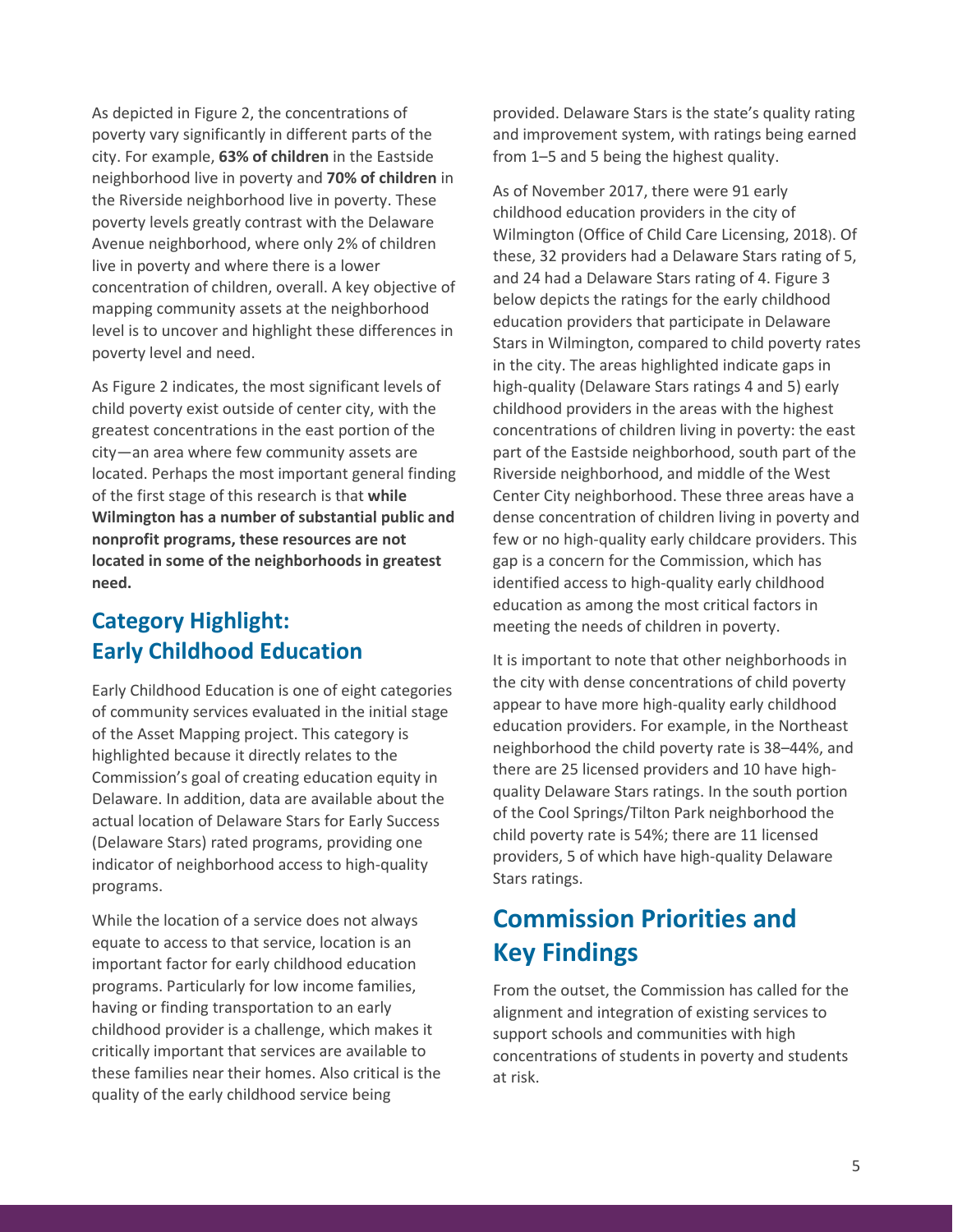

this document for purposes other than which it was intended.

## **Figure 3: Delaware Stars Ratings of Early Childhood Providers and the Percentage of Children in Poverty by Census Tract in the City of Wilmington, Delaware**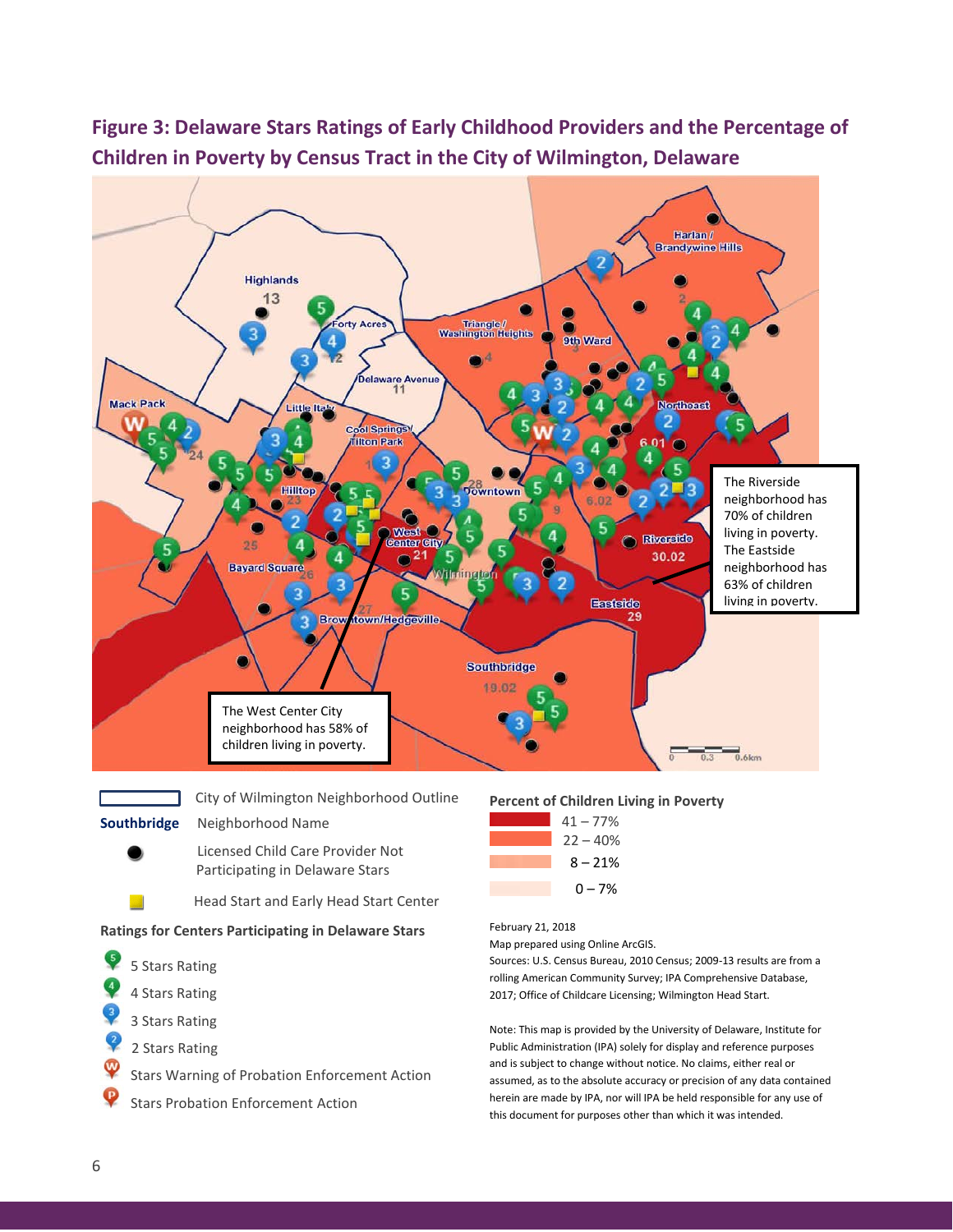This asset mapping aligns with the Meeting the Needs of Students in Poverty Committee's recommendations to help families and improve student outcomes:

- **Integrate** existing public, private, and nonprofit services
- **Align and mobilize** cross-sector initiatives and resources
- **Enhance** parent and community participation, awareness, and access to resources
- **Increase** in-school, out-of-school, and early childhood supports

#### **Key Findings**

The key findings outlined by this research brief are a call to action. The main findings are: (1) Over 1,000 programs exist in Wilmington that serve lowincome children and families, (2) public and nonprofit organizations in Wilmington are heavily concentrated in center city rather than in the neighborhoods with the highest concentrations of families and children living in poverty, (3) the Riverside and Eastside neighborhoods have high concentrations of children and adults living in poverty, but have relatively few community resource organizations, such as high-quality early childhood education providers, located directly within the neighborhood.

Many community programs exist in Wilmington, but it was also found that these programs and resources are not equally distributed in the city especially for the children and families that need these resources most. Simply increasing the volume of resources does not necessarily equate to increased impact or improved outcomes for families or students. Therefore, the Meeting the Needs of Students in Poverty Committee's recommendation **to integrate, align, and mobilize the resources—human, material, and fiscal needed to improve student outcomes,** is critically important.

This research brief also highlights that children whose families live in poverty have unequal access to a high-quality early childhood education. A child's access, or lack thereof, to an education will

affect their life trajectory and ability to be successful. Therefore, there is a need to **enhance parent and community engagement** and **increase in-school, out-of-school, and early childhood supports** because children do not exist in a vacuum, but are shaped by their families, school, and neighborhood. Demonstrated by this report, numerous community programs exist and parents, schools, and community members need to communicate and be made aware of the resources available to them.

## **Next Steps**

There are hundreds of organizations and over a thousand programs in Wilmington aimed to improve the lives of children and families, many of whom live in poverty. It is critically important to take a closer look into the delivery of these programs and the opportunities for access at the neighborhood level. The next phase of the asset mapping project will focus on intensive analysis of three neighborhoods: West Center City, Eastside, and Riverside, which overlap the Christina School District. These three areas have the highest rates of child poverty in the city. The initial analysis of Eastside, Riverside, and West Center City can be repeated in other neighborhoods.

As part of the more intensive analysis, we will seek to inventory the numerous programs that provide early childhood education, including home-visiting services, the Nurse Family Partnership, Healthy Families America, Parents as Teachers, and Early Head Start. We also intend to consider how availability of community resources is impacted by the provision of private health and social services, including health promotion, healthcare, and mental health services.

An ongoing objective is to provide online access to the growing asset mapping database, enabling users to utilize this resource in an interactive manner. Ideally, this tool will create greater awareness of the resources available to and accessed by Wilmington city residents and encourage collaborative efforts to enable community resources to effectively *serve all Wilmington city residents*.